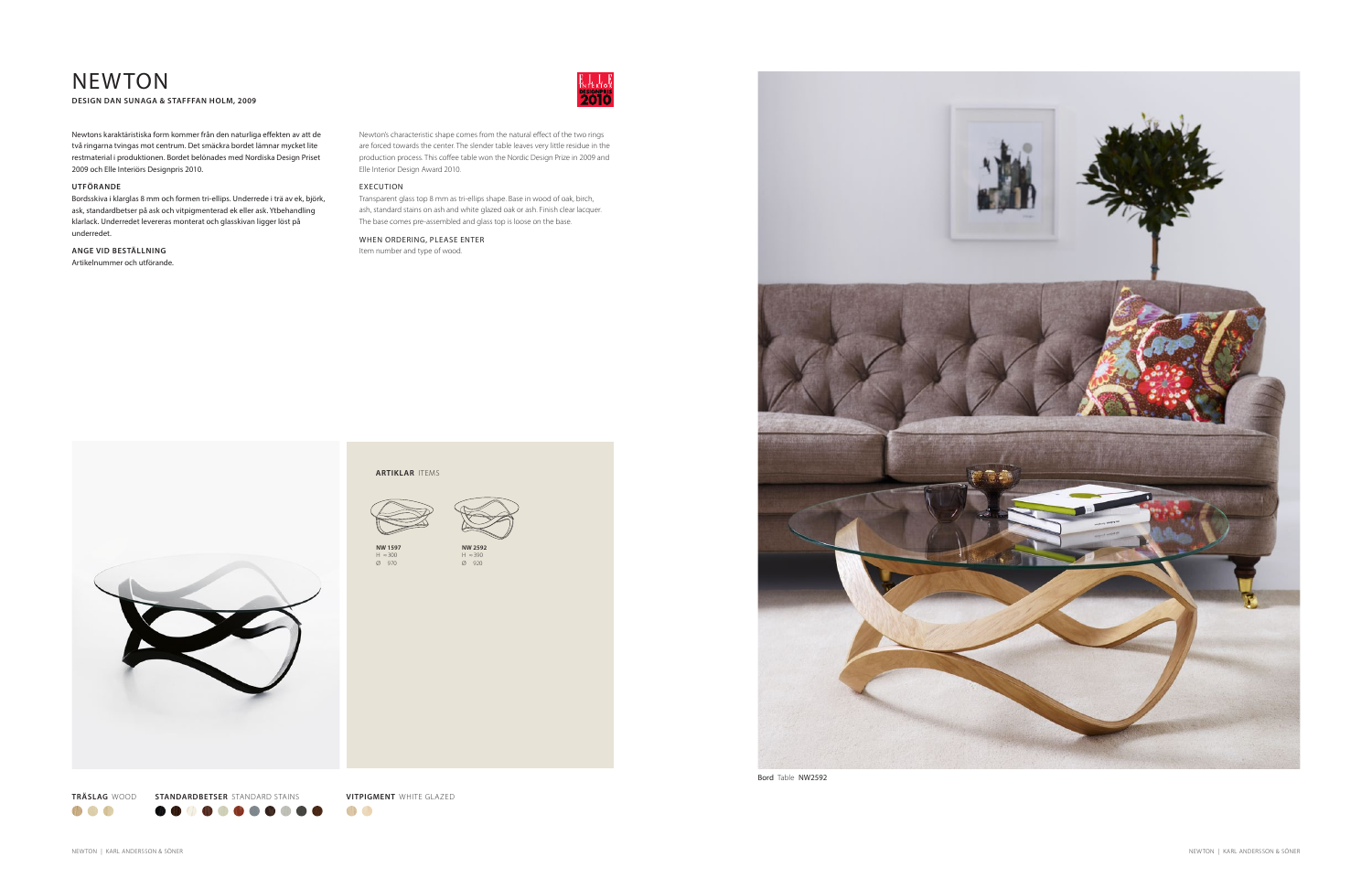

Bord Table NW 2592 | Skåp Cabinet MRS BILL